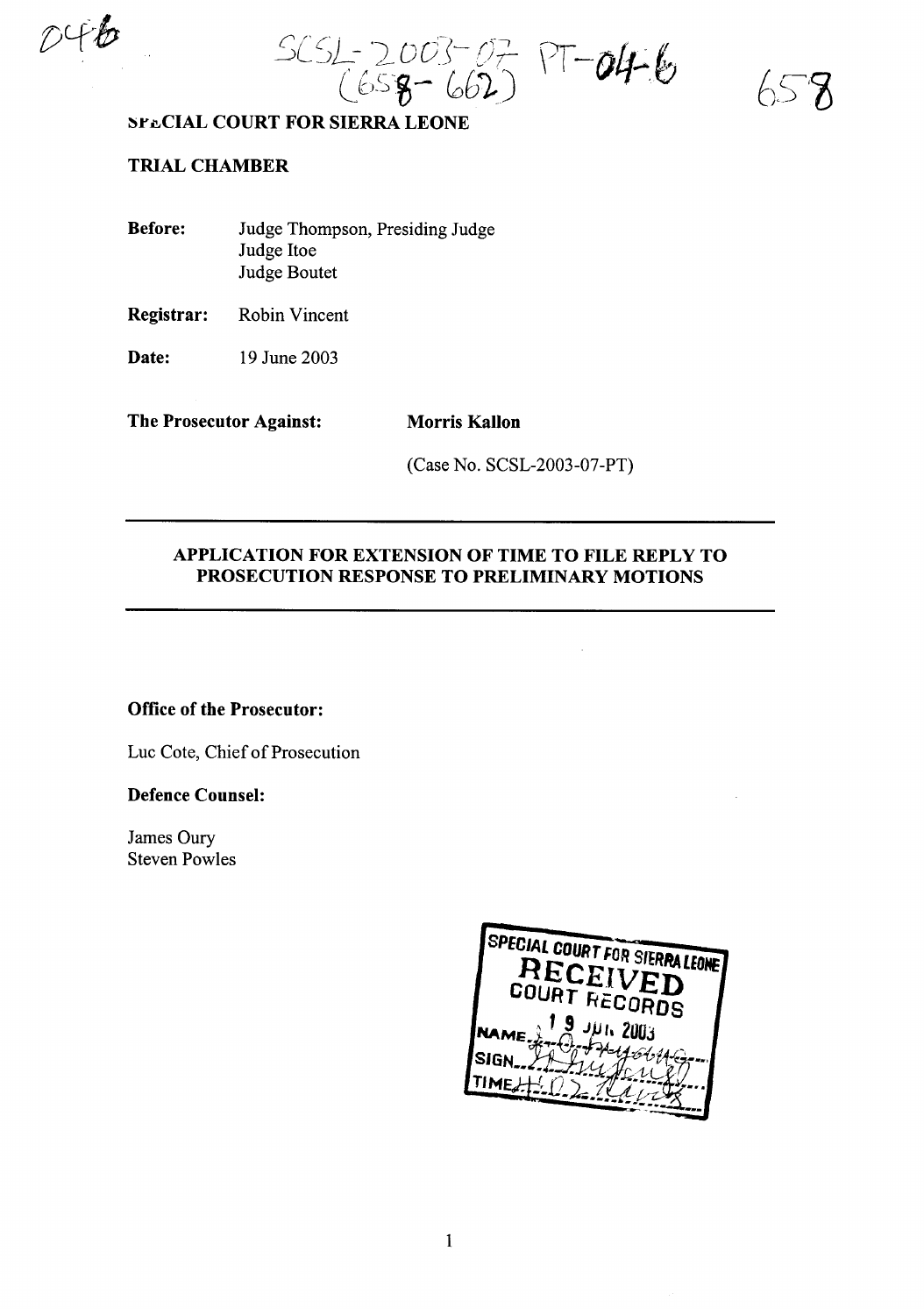- 1. On 16 June 2003 Counsel for Mr Kallon filed two preliminary motions pursuant to Rule 72 of the Rules: (i) "Preliminary Motion Based on Lack of Jurisdiction/Abuse of Process: Amnesty Provided by Lome Accord", and (ii) "Preliminary Motion Based on Lack of Jurisdiction: Establishment of Special Court Violates Constitution of Sierra Leone".
- 2. Pursuant to Rule 7(C) of the Rules the Prosecution are to file a Response within 7 days - in respect of the two preliminary motions this will be, at the latest, 23 June 2003. Pursuant to Rule 7(C) the Defence will then have 3 days in which to file a Reply to the Prosecution Response. Assuming the Prosecution file Response on 23 June 2003, the Defence will have until 26 June 2003 to file Reply.
- 3. The Trial Chamber is respectfully requested to grant a short extension of time to the Defence to file Replies to Prosecution Responses. It is submitted that in the circumstances of this case good cause exists pursuant to Rule 73 to grant such an extension.
- 4. Counsel with conduct of this aspect of the Defence case will, for professional reasons, be away from the UK from 20 June 2003 to 25 June 2003. It will extremely difficult for him to obtain copies of Prosecution Response while away from UK and even harder, if not impossible, to conduct the requisite research and preparation for any Reply.
- 5. It is therefore requested whether a short extension of time may be granted to the Defence to file Reply to Prosecution Response. It is anticipated that it will be possible for defence to file Reply by 30 June 2003.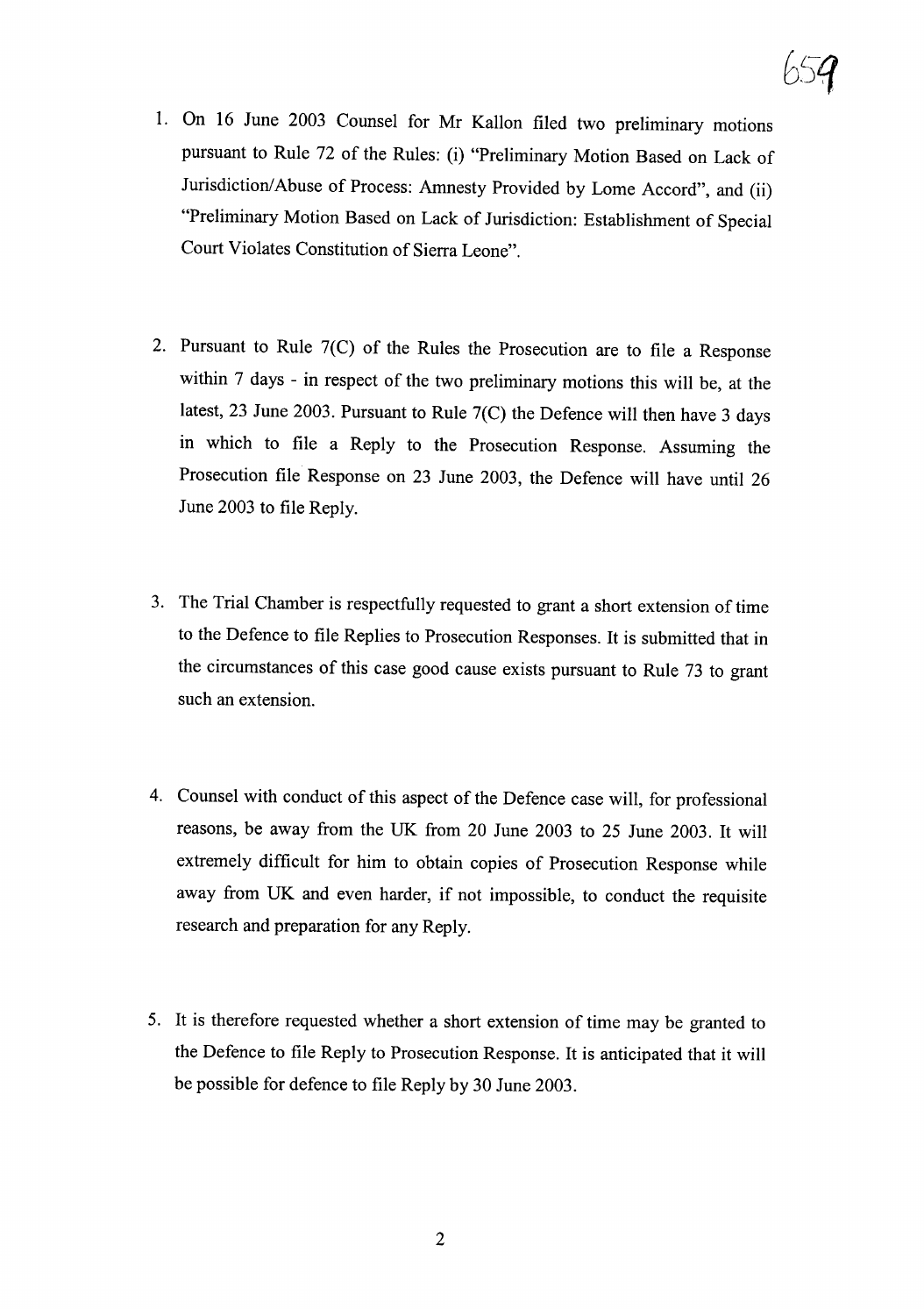# 660

## **Relief Sought**

6. Defence to be granted until 30 June 2003 to file Reply to any Prosecution Response to (i) "Preliminary Motion Based on Lack of Jurisdiction/Abuse of Process: Amnesty Provided by Lome Accord", and (ii) "Preliminary Motion Based on Lack of Jurisdiction: Establishment of Special Court Violates Constitution of Sierra Leone".

proporte Com joves

course for KALON **By THE DEFENCE OFFICE** 

Steven Powles

London, 19 June 2003.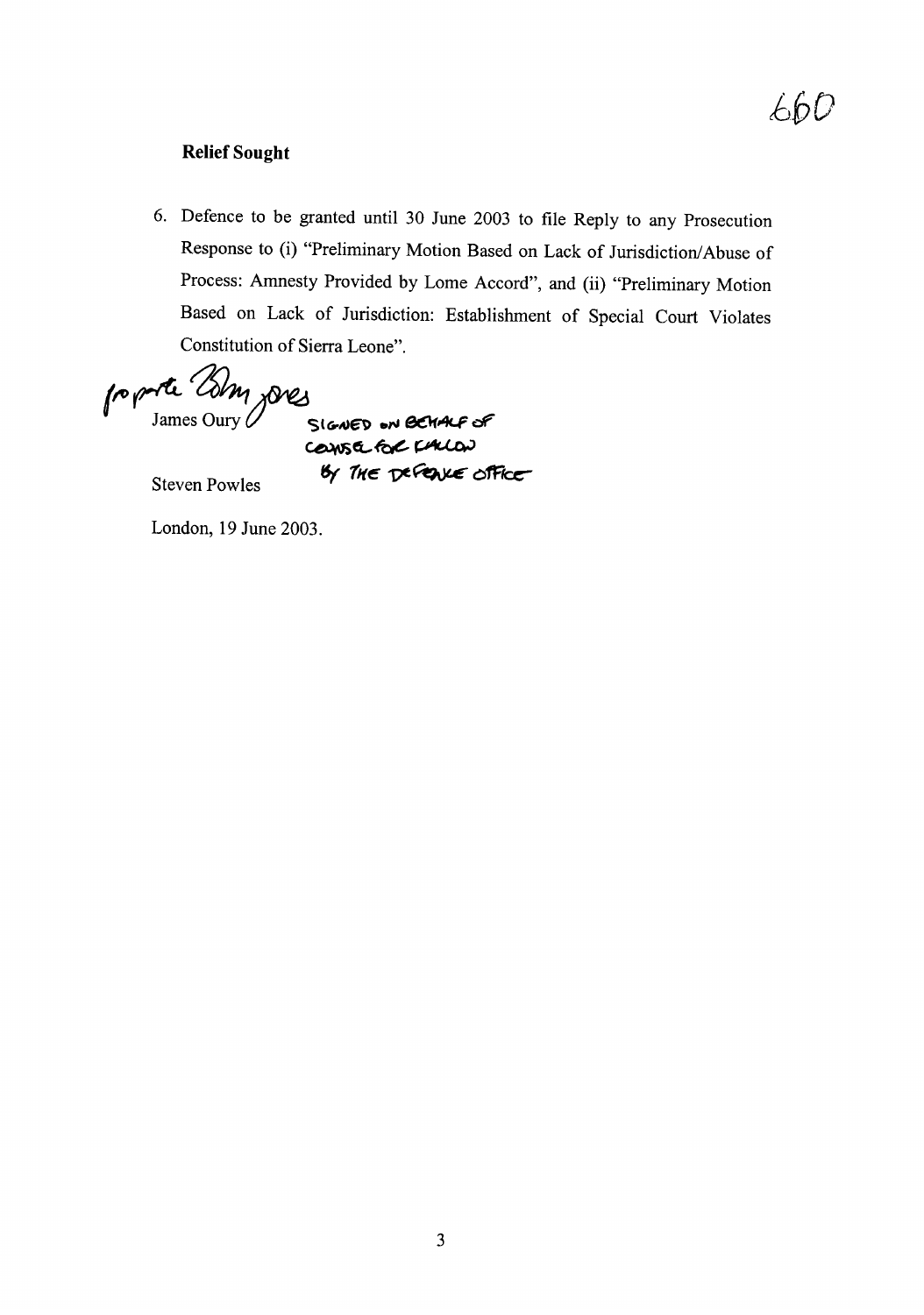

## John Jones

06/19/2003 02:55 PM

To: Amira Aighali/SCSL@SCSL cc: Subject: Fw: Replies

Please print this off - message and attachment - and bring it to me for my signature.

Thanks,

John

----- Forwarded by John Jones/SCSL on 19/06/2003 14:54 -----



Steven Powles <s.powles@doughtystr eet.co.uk> 19/06/2003 14:40

To: "'John Jones'" <jonesj@un.org> cc: Subject: RE: Replies

Dear John,

Hope you are well. Please find short application for Extension of Time to File Reply to Prosecution Response to Preliminary Motions. Could you please file it in the usual way with the Trial Chamber. You of course have our consent to sign the Motion on our behalf.

Many thanks in advance

**Steven** 

-----Original Message----- **From:** John Jones [mailto:jonesj@un,org] **Sent:** 18 June 2003 21:58 **To:** Steven Powles **Subject:** Re: Replies

Hi Steve,

The time-limit is 3 days (Rule 7(C)).

John

Steven Powles <s.powles@doughtystreet.co.uk>

18/06/200318:38

Replies To: "'John Jones'" <jonesj@un.org> cc: Subject: